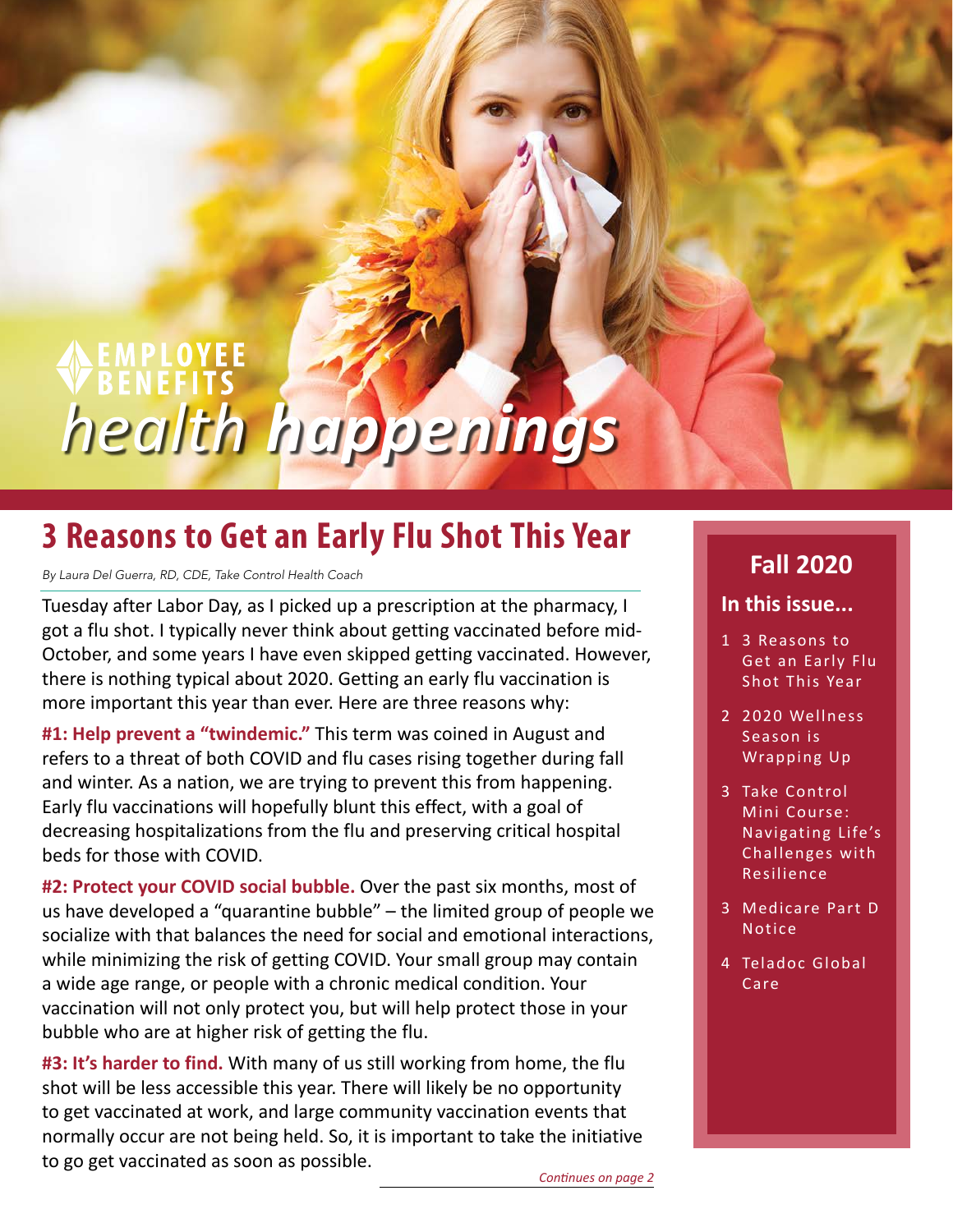# <span id="page-1-0"></span>**2020 Wellness Season is Wrapping Up**

Wellness season is wrapping up, but if you got a Health Screening, there is still time to earn another \$50 by doing a Health Screening Review call with a Take Control Health Coach. Scheduling your call is as easy as 1, 2, 3!

- 1. Once you get your Health Screening results, go to [www.mmiaeb.net/wellness.](http://www.mmiaeb.net/wellness)
- 2. Click on "Schedule Call" in the Health Screening Review box.
- 3. Pick a time and day for your call and answer the phone when your coach calls!

A few things to know about the Health Screening Review call:

- Calls must be completed by November 6. Slots are subject to availability.
- Only a call with a Take Control Health Coach scheduled through [www.mmiaeb.net/wellness](http://www.mmiaeb.net/wellness) will count for this incentive.
- Calls take about 15 minutes.
- If you miss your scheduled call, you will only have one chance to reschedule it. Slots are subject to availability.

#### *Flu Shot continued from front page*

**A word about side effects.** If you avoid the vaccine because you feel like it gives you the flu, there's reason to re-think your choice. According to several experts, the vaccination simply cannot cause the flu. The flu shot is a killed virus and contains the part needed for your body to mount a response to the flu. If you experience headache, fever, soreness at the injection site, or sore muscles, this is your body working exactly as it should. It is hard at work developing an immune response to the antigens. That slight flu-like feeling is your body's way of saying, "I'm ready for the flu." Fortunately, most people don't experience any of these side effects at all!

It's important to keep in mind that the flu shot is not a guarantee, rather it is scientists' best guess



## 80% Employee Participation

As with every year, employee participation in the Health Screenings will be calculated in early October. Check [www.mmiaeb.net/wellness](http://www.mmiaeb.net/wellness) for a list of cities and towns that achieved the 80% Employee Participation goal. Everybody from those cities or towns will earn a \$50 incentive.

## Getting your incentive money this year:

Remember, we're going back to VISA gift cards this year. Watch for a notice from your clerk or HR letting you know your gift card is in. You will need to call and activate your card before use. Keep track of your 16-digit card number so you can replace it if it is lost or stolen.



about which strains of flu will be circulating this year. It takes about two weeks for immunity to set in. If you are vaccinated and happen to get the flu, you most certainly will have a milder case.

Vaccinations are widely available right now in pharmacies and supermarkets throughout Montana. They are also covered 100% under your MMIA health plan's preventive benefit. So, make a plan to get vaccinated now. The last thing you and those you care about need is a case of COVID on top of the flu.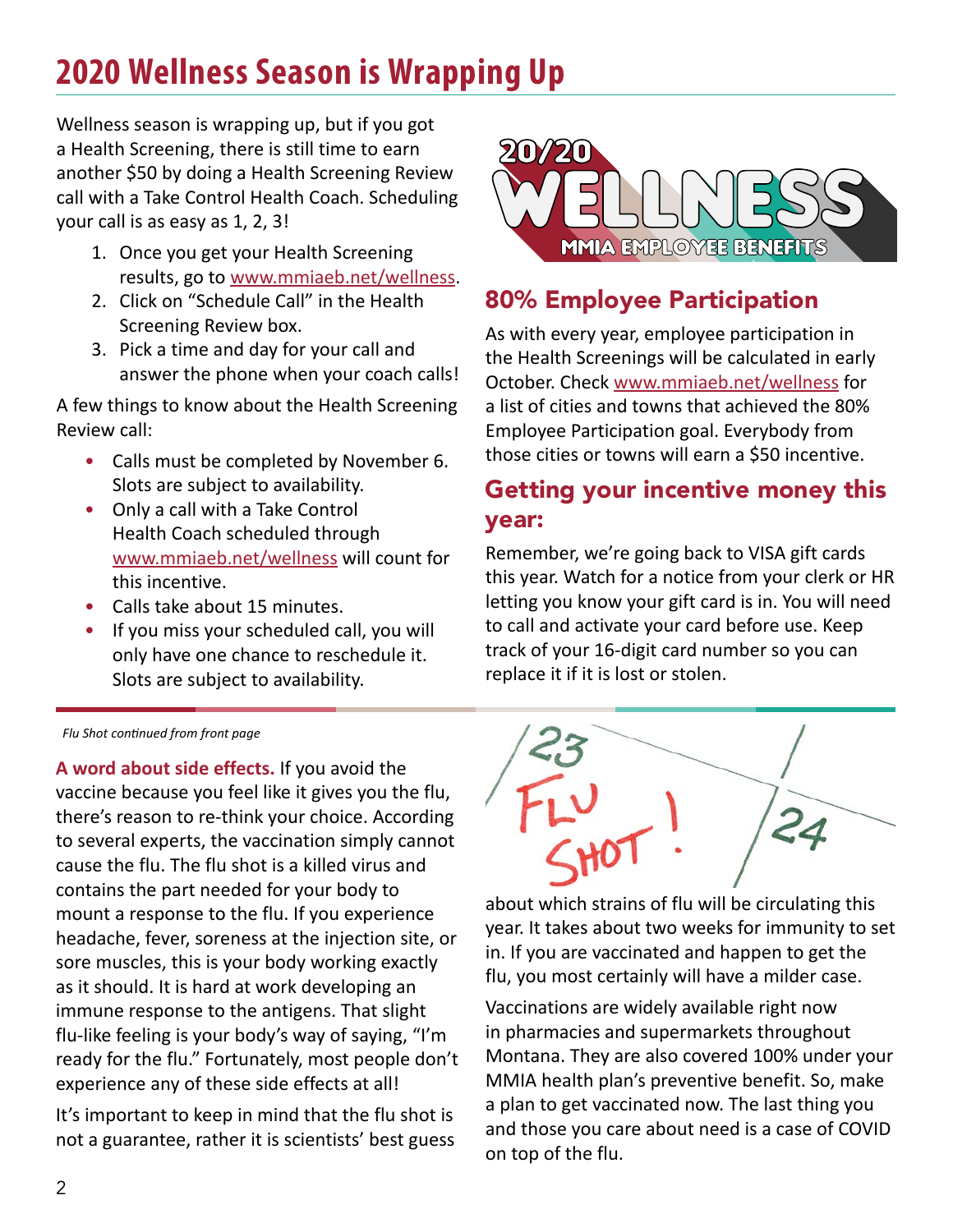# <span id="page-2-0"></span>**Take Control Mini Course: Navigating Life's Challenges with Resilience**

It's no secret that 2020 has been a tough year. COVID has had an impact on everybody, but there are ways you can take charge to cope better. Our Disease Management vendor, Take Control, has put together an on-demand video Mini Course about resilience, which is the ability to successfully recover from difficulties ranging from everyday challenges and stresses, to some of the most traumatic events. Learning skills to cope with hardships will help you adapt over time, transform difficulties into personal growth, and eventually recover as much as possible.

In this 15-minute video you will learn:

- The definition of resilience
- Four steps to build resilience before you need it
- Four strategies to implement when hardship strikes
- When to seek outside help, and
- Why it's important to bounce back.

Take Control has included resources specific to MMIA's EAP and work-life services at the end. Check it out at our website at www.mmiaeb.net.

plans offering Medicare prescription drug coverage in your

area.



#### **About the Presenter**

Shannon Jones is the Lead Health Coach at Take Control. She has over twenty years of experience help gin others with health and



*Shannon Jones*

fitness goals. Shannon holds a bachelor of science in Health Education, is a nationally Certified fitness instructor, and an AFFA Certified Personal Trainer. Additionally, she is trained in Mindful Meditation. Shanon is passionate about motivating people regardless of where they're starting on their health journey.

# **Medicare Part D Notice**

As your medical plan administrator, we are required to notify participants of the Medicare Creditable Coverage Disclosure. This notice informs you that the MMIA drug coverage plans we currently offer are creditable. This means that the MMIA prescription drug coverage is, on average expected to pay out as much as standard Medicare prescription drug coverage pays. This information can help you decide whether or not you want to join a Medicare drug plan. If you are considering joining a Medicare drug plan, you should compare your current coverage, including which drugs are covered at what cost, with the coverage and costs of the

Please visit the Employee Benefits section of our website at www.mmiaEB.net/forms/notices to access this notice or call us at 1-800-635-3089 to request a copy by mail.